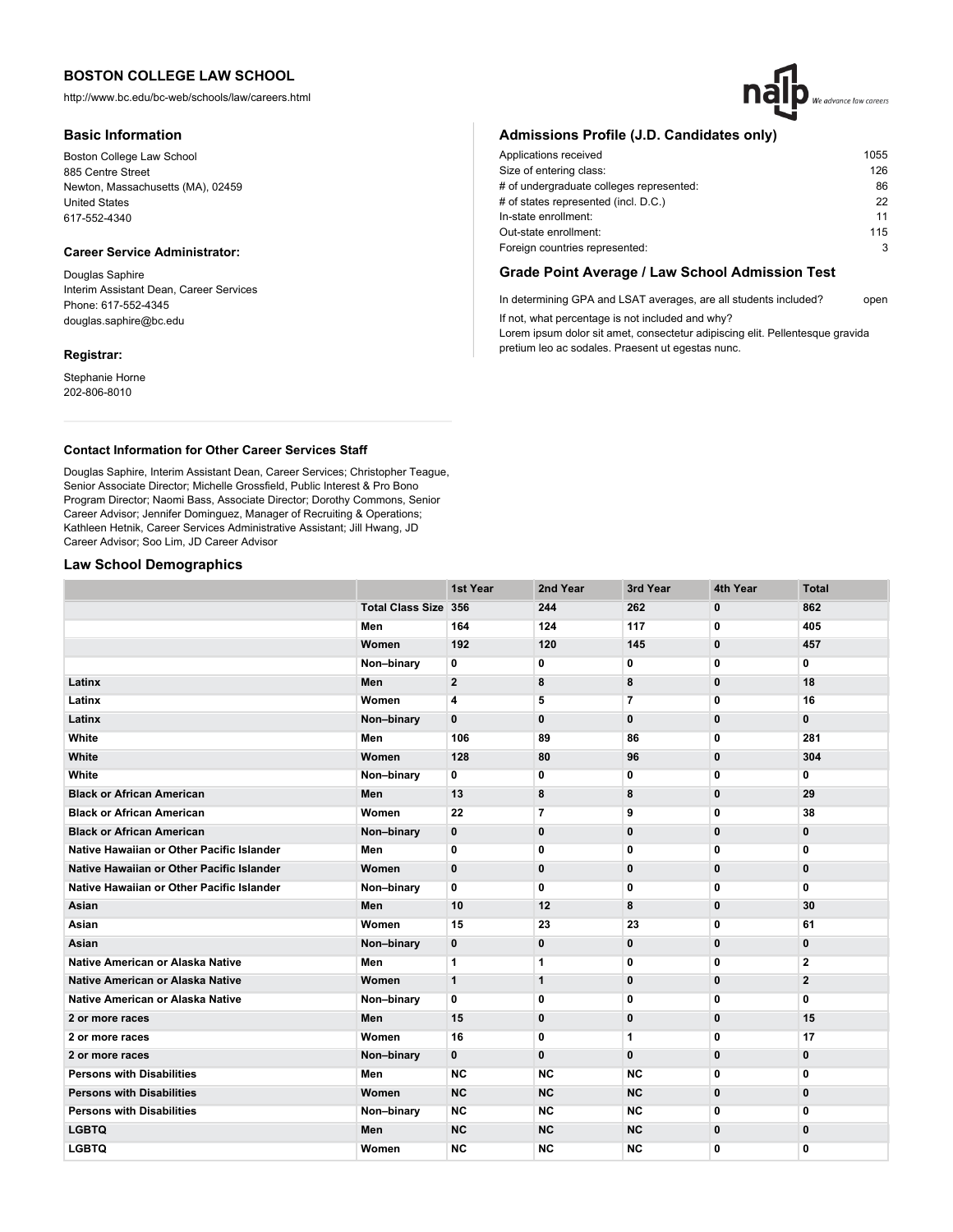| <b>LGBTQ</b>              | Non-binary | <b>NC</b> | <b>NC</b> | <b>NC</b> | 0            | $\bf{0}$ |
|---------------------------|------------|-----------|-----------|-----------|--------------|----------|
| Non-Resident Alien        | Men        | 13        | 0         |           | 0            | 14       |
| <b>Non-Resident Alien</b> | Women      |           | 0         |           | 0            | 10       |
| Non-Resident Alien        | Non-binary | 0         | 0         | 0         | 0            | 0        |
| Veteran                   | Men        | <b>NC</b> | <b>NC</b> | <b>NC</b> | 0            | 0        |
| Veteran                   | Women      | NC.       | <b>NC</b> | <b>NC</b> | 0            | 0        |
| Veteran                   | Non-binary | <b>NC</b> | <b>NC</b> | <b>NC</b> | $\mathbf{0}$ | 0        |

# **Comments**

N/A

-------------------- $\sim$   $\sim$  $\sim$   $-$ ----------------- $\sim$ For more details, visit www.nalplawschools.org NALP Copyright 2015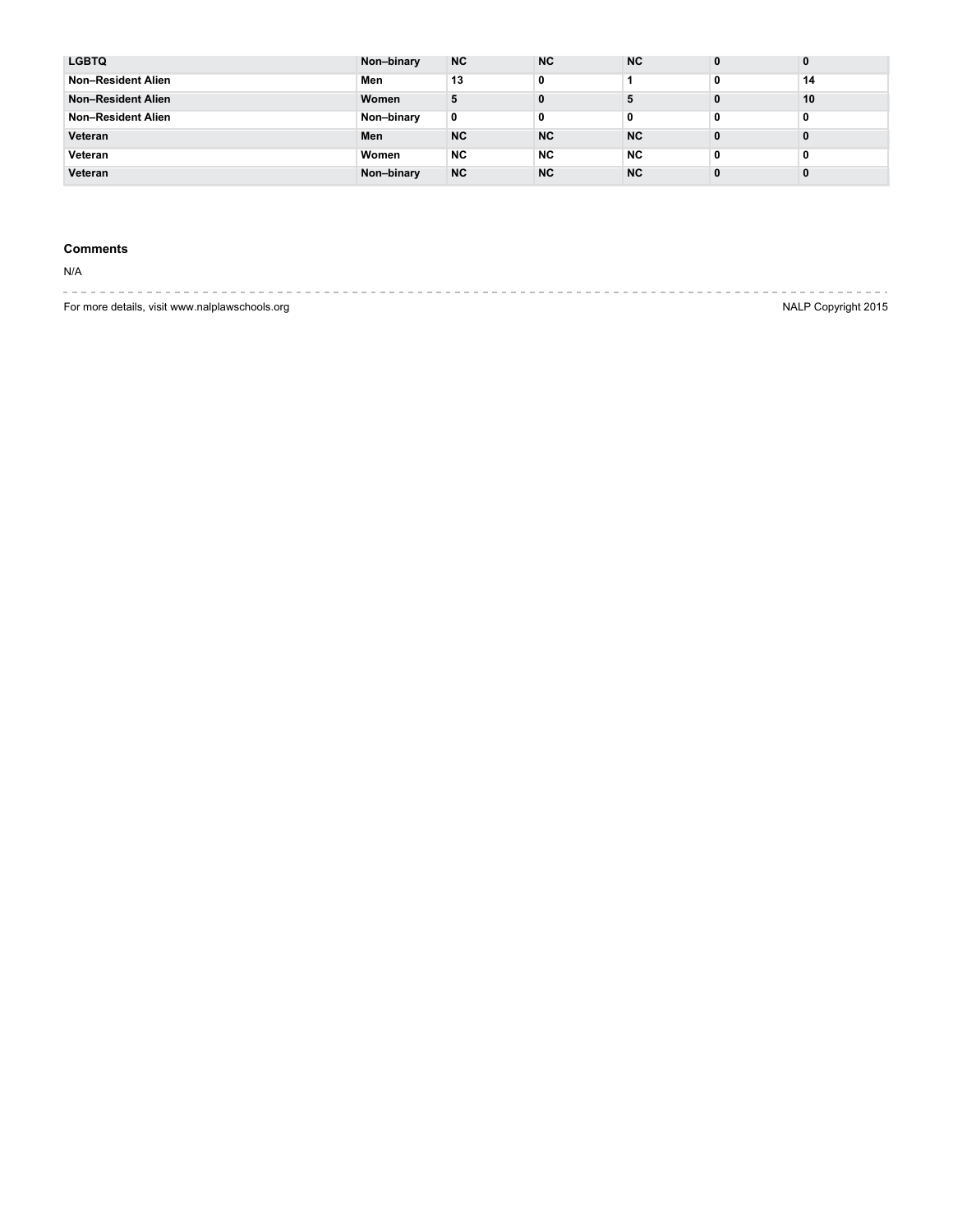http://www.bc.edu/bc-web/schools/law/careers.html

## **Degree Programs**

| 1641 |
|------|
| 1642 |
| 1643 |
| 1644 |
|      |
| 1645 |
| 1646 |
| 1647 |
| 1648 |
|      |

### **JD Programs:**

#### **Special Training and Certification Programs:**

Lorem ipsum dolor sit amet, consectetur adipiscing elit. Pellentesque gravida pretium leo ac sodales. Praesent ut egestas nunc. Fusce sed dapibus nunc, nec varius neque. Sed rhoncus orci non placerat mattis. Maecenas lorem nunc, ultrices quis maximus eu, varius nec tortor. Phasellus dignissim libero ipsum, sit amet condimentum mauris eleifend et. Vestibulum congue id velit sit amet tincidunt. Suspendisse ac quam nec diam ultrices ultrices gravida id lacus. Morbi tempus, justo vel consequat venenatis, eros lectus placerat leo, cursus vehicula mi nibh eu lorem. Phasellus ultricies tellus nibh, ac tincidunt mi lacinia non.

Is Moot Court a required activity?

### **Moot Court Program Description:**

Lorem ipsum dolor sit amet, consectetur adipiscing elit. Pellentesque gravida pretium leo ac sodales. Praesent ut egestas nunc. Fusce sed dapibus nunc, nec varius neque. Sed rhoncus orci non placerat mattis. Maecenas lorem nunc, ultrices quis maximus eu, varius nec tortor. Phasellus dignissim libero ipsum, sit amet condimentum mauris eleifend et. Vestibulum congue id velit sit amet tincidunt. Suspendisse ac quam nec diam ultrices ultrices gravida id lacus. Morbi tempus, justo vel consequat venenatis, eros lectus placerat leo, cursus vehicula mi nibh eu lorem. Phasellus ultricies tellus nibh, ac tincidunt mi lacinia non.

# **Explanation of Grading System**

| <b>Letter Grades</b> | <b>Other Grading System?</b> | <b>Numerical Equivalents</b> |
|----------------------|------------------------------|------------------------------|
| $A+$                 | N/A                          | N/A                          |
| Α                    | N/A                          | 4.0                          |
| А-                   | N/A                          | 3.67                         |
| B+                   | N/A                          | 3.33                         |
| в                    | N/A                          | 3.0                          |
| в-                   | N/A                          | 2.67                         |
| $C+$                 | N/A                          | 2.33                         |
| C                    | N/A                          | 2.0                          |
| $C -$                | N/A                          | 1.67                         |
| D                    | N/A                          | 1                            |
| F                    | N/A                          | 0                            |

## **Comments:**

Boston College Law School uses a letter grading system for evaluating classroom performance. Grading system is based on a 4.0 scale.

### **Minimum Grade Required to Attain:**

| Top 10%:                               | 1694 |
|----------------------------------------|------|
| Top 25%:                               | 1695 |
| Top 33%:                               | 1696 |
| Top 50%:                               | 1697 |
| Top 75%:                               | 1698 |
| Median GPA:                            | 1699 |
| Minimum grade required for graduation: | 1700 |
|                                        |      |

| Do vou have a pass/fail option? | open |
|---------------------------------|------|
|---------------------------------|------|

Lorem ipsum dolor sit amet, consectetur adipiscing elit. Pellentesque gravida pretium leo ac sodales. Praesent ut egestas nunc. Fusce sed dapibus nunc, nec varius neque. Sed rhoncus orci non placerat mattis. Maecenas lorem nunc, ultrices quis maximus eu, varius nec tortor. Phasellus dignissim libero ipsum, sit amet condimentum mauris eleifend et. Vestibulum congue id velit sit amet tincidunt. Suspendisse ac quam nec diam ultrices ultrices gravida id lacus. Morbi tempus, justo vel consequat venenatis, eros lectus placerat leo, cursus vehicula mi nibh eu lorem. Phasellus ultricies tellus nibh, ac tincidunt.

| Are students ranked in their class?    | open                       |
|----------------------------------------|----------------------------|
| If so. how often?                      | Loren ipsum dolor sit amet |
| Will the school verify student grades? | open                       |

School's Verification Policy

Lorem ipsum dolor sit amet, consectetur adipiscing elit. Pellentesque gravida pretium leo ac sodales. Praesent ut egestas nunc. Fusce sed dapibus nunc, nec varius neque. Sed rhoncus orci non placerat mattis. Maecenas lorem nunc, ultrices quis maximus eu, varius nec tortor. Phasellus dignissim libero ipsum, sit amet condimentum mauris eleifend et. Vestibulum congue id velit sit amet tincidunt. Suspendisse ac quam nec diam ultrices ultrices gravida id lacus. Morbi tempus, justo vel consequat venenatis, eros lectus placerat leo, cursus vehicula mi nibh eu lorem. Phasellus ultricies tellusp>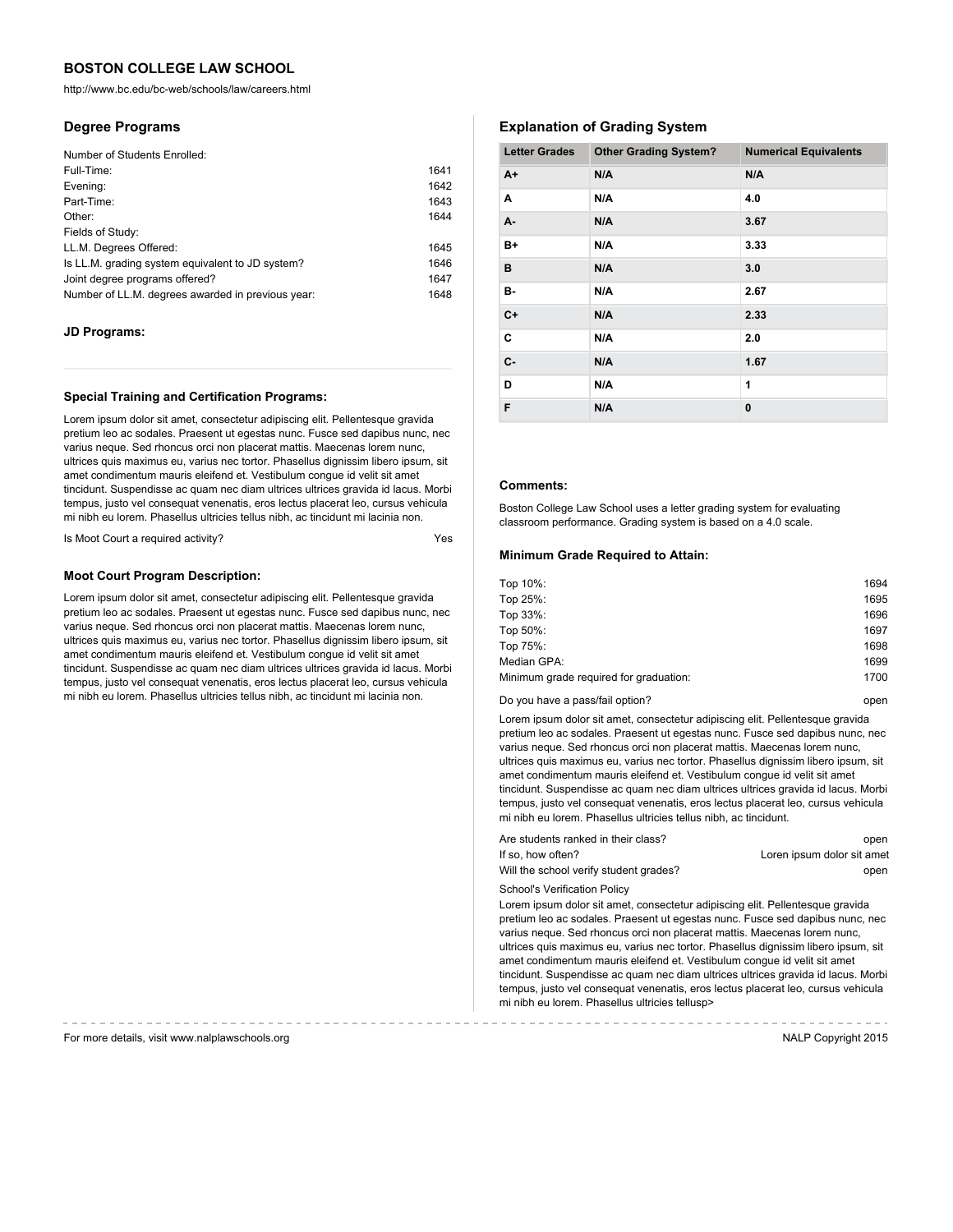http://www.bc.edu/bc-web/schools/law/careers.html

## **Pre-Graduation Academic Honors**

# **Graduation Honors**

# **Areas of Practice & Employment**

| Areas of practice include both legal and non-legal positions: % of<br>employed students with jobs in area |  |
|-----------------------------------------------------------------------------------------------------------|--|
| Private practice                                                                                          |  |
| <b>Business and industry</b>                                                                              |  |
| Government                                                                                                |  |
| Judicial clerkship                                                                                        |  |
| Military                                                                                                  |  |
| <b>Public interest organization</b>                                                                       |  |
| <b>Academic</b>                                                                                           |  |
| Job category not identified                                                                               |  |
|                                                                                                           |  |

| % of students with known location who are in employment<br>region |
|-------------------------------------------------------------------|
| New England (CT, ME, MA, NH, RI, VT)                              |
| Middle Atlantic (NJ, NY, PA)                                      |
| East North Central (IL, IN, MI, OH, WI)                           |
| West North Central (IA,KS,MN,MO,NE,ND,SD)                         |
| South Atlantic (DE,DC,FL,GA,MD,NC,SC,VA,WV)                       |
| East South Central (AL, KY, MS, TN)                               |
| West South Central (AR, LA, OK, TX)                               |
| Mountain (AZ,CO,ID,MT.NV.NM,UT,WY)                                |
| Pacific (AK,CA,HI,OR,WA)                                          |
|                                                                   |

**Non-US**

# **Jurisdictions:**

For more details, visit www.nalplawschools.org NALP Copyright 2015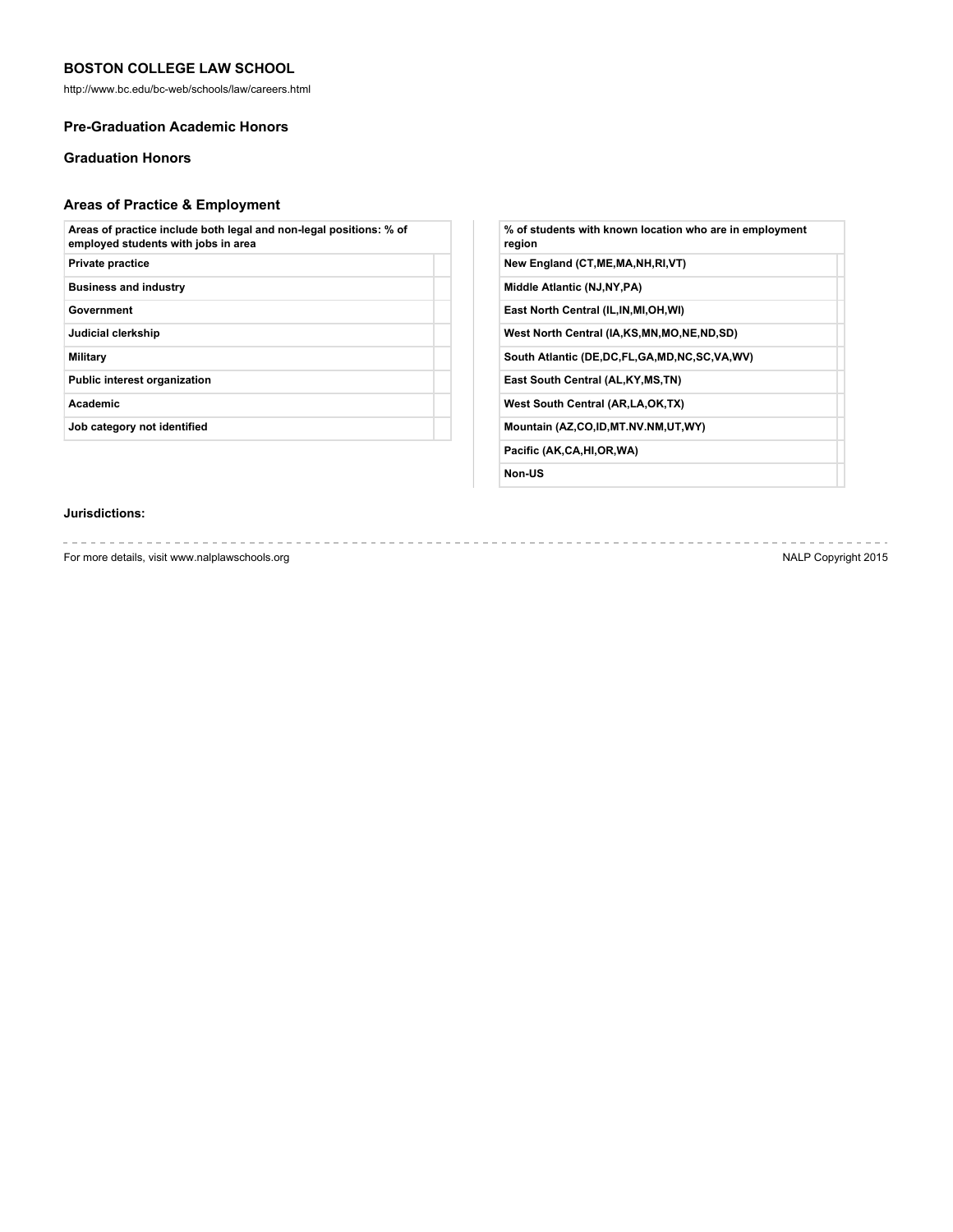http://www.bc.edu/bc-web/schools/law/careers.html

# **OCI / Job Posting**

#### **OCI Reservations**

OCI requests accepted by: Online, URL - beginning date: 03/15/2022: https://law-bc.12twenty.com/Hire

Any changes in OCI procedures or policies that will be in effect for the first time during Fall 2015: N/A

OCI Date Assignment Procedure: Early/Late Rotation OCI Fee? Fees vary based on employer size and number of schedules. OCI fees will be announced mid-March. OCI Date Confirmation Sent to Employers:

If requested, our school will coordinate with: Harvard Law School, Boston University School of Law and other Massachusetts law schools, where possible

Required Employer Forms:

Employers must agree to non-discrimination policy and complete the previous year's OCI results feedback form.

#### **OCI Dates:**

| <b>OCI Interview Periods:</b>    | July 25 - 27, 2022 |
|----------------------------------|--------------------|
| Callback Period:                 | TBD                |
| Is video conferencing available? | Yes                |

Comments: All OCI interviews will be virtual during summer 2022.

#### **Pre-OCI Material Distribution:**

| Are employers permitted to prescreen?                                                             | Yes        |
|---------------------------------------------------------------------------------------------------|------------|
| OCI Drop date:                                                                                    |            |
| Date student materials sent to employer:                                                          | 07/07/2022 |
| Date interview schedule sent to employer:                                                         | 07/20/2022 |
| Postage/express mail fee?                                                                         | N/A        |
| Comments: N/A                                                                                     |            |
| Do you provide resume collection or direct mail option for employers not<br>participating in OCI? | Yes        |
| Are all OCI conducted in campus buildings?                                                        | No.        |
|                                                                                                   |            |

#### **Other Interview Programs**

The Law Consortium Off-Campus Interview Programs Participating Schools: Boston College Law School, Boston University School of Law, The George Washington University School of Law, Northwestern University School of Law, Notre Dame Law School, The University of Texas School of Law. Interview Locations: Washington, DC; Chicago, IL; Miami, FL; San Francisco, CA; Philadelphia, PA; Los Angeles, CA (resume collection) Website: http://www.thelawconsortium.org/ Government and Public Interest (Gov/PI) Recruitment Programs Participating Schools: All Massachusetts Law Schools Location(s): Rotates among various Boston area law schools Date 1: October 2022 Date 2: January 2023 Website: http://www.maconsortium.org/home.html Loyola Patent Law Interview Program Participating Schools: Nationwide law schools Location: Chicago, IL In-person Interview Dates: Thursday, July 21 & Friday, July 22, 2022 Virtual Interview Date: Monday, July 25, 2022 Contact: law-patentprogram@luc.edu Website:

https://www.luc.edu/law/currentstudents/careerservices/patentprogram/

#### **Diversity Interview Programs**

Bay Area Diversity Career Fair (San Francisco, CA); Boston Lawyers Group (BLG) Diversity Job Fair (Boston, MA); Cook County Bar Association Minority Law Student Job Fair (Chicago, IL); Delaware Minority Job Fair (Wilmington, DE); Hispanic National Bar Association (HNBA) Career Fair (Washington, DC); Indianapolis Bar Association Diversity Job Fair (Indianapolis, IN); KCMBA Heartland Diversity Legal Job Fair (Kansas City, MO); Lavender Law Conference & Career Fair (Los Angeles, CA); National Black Prosecutors Association (NBPA) Conference & Job Fair (Houston, TX); Northwest Minority Job Fair; St. Louis Diversity Job Fair ("SLDJF") (St. Louis, MO)

#### **For Employers who do not interview students on-campus, will you:**

| send,uponrequest,onepackagecontainingresumes/transcripts?       | Yes |
|-----------------------------------------------------------------|-----|
| post a notice directing students to apply directly to employer? | Yes |

Alumni employment opportunities are posted on the Boston College Law School SAGE (12Twenty) site. This is a password protected site available only to BC Law students and alumni. Employers wishing to post a job may register for a SAGE account (https://law-bc.12twenty.com/Hire) to post directly or send the notice by email (law.career@bc.edu). This service is free of charge. Please indicate in your email the deadline for the posting. If no deadline date is indicated, then it will be posted to expire in 14 days.

Are employers permitted to prescreen?

If no, explain:

### **First Year Students**

a. During the first semester, prospective employers should minimize contact with first-year students so as to enable them to focus on acclimating to law school and their studies. b. Offers to first-year students for summer employment should remain open for no less than 14 days following the date of the offer letter.

-------------------------------

For more details, visit www.nalplawschools.org NALP Copyright 2015

-----------